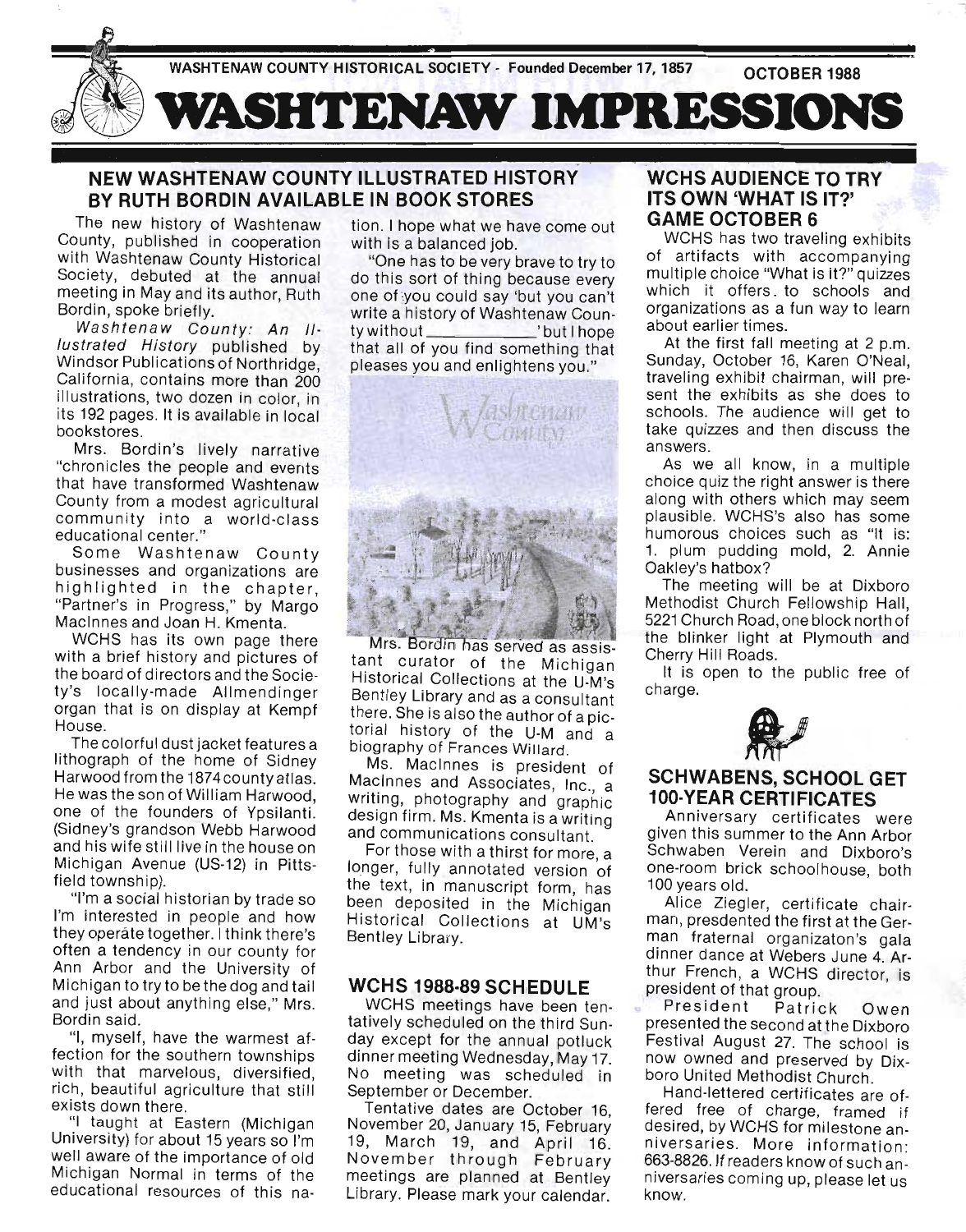# **WALLED** FORT WITH **MOAT NOT SO FARAWAY**

Walled forts with moats suggest long ago times and faraway places.

A lot of people may not realize there is one here in southeast Michigan less than an hour away from Ann Arbor.

Washtenaw County Historical Society visited Detroit's historic Fort Wayne June 11 on a tour that also included an inside look at the 1927 Guardian Building in downtown Detroit and a ride on the new downtown People Mover.

In the absence of our scheduled guide who had a death in the family, Dr. William Phenix, curator of the fort which is a unit of the Detroit Historical Museum, led our walking tour.

"We are going down into the  $m$ oat  $-$  the Army usually calls it the ditch. Its a dry moat, common to inland forts.

"In an attack, troops would come over this earthworks, called a glacis or counterslope, down into the moat and try to get in the door which is called the sally port.

"Almost all the terms you see in military architecture are French because the French were the 'state of the art' builders in those days.

"The sally port was the onlywayto get into the fort. If enemy troops poured down into the ditch, they would try to attack the doorway and break it open. But they would come under crossfire from rifle slits and cannon in the embrasures in either direction from the door. And there would be no place to hide.

The cannon there are antipersonnel howitzers, he explained. They are filled with what today would be the equivalent of cannon buck shot, lead balls maybe an inch in diameter, weighing an ounce or two.

"In desperation sometimes gunners would fill them with glass and buttons and nails. They are meant to fire against troops, not batter down walls.

"There are other types of cannon which, of course, could be used to batter down the walls. As a matter of fact that is why the earthworks is as high as it is. Cannon fire couldn't hit this fort from any side because it was sunk down into the ground.

"It is protected by this great earth- . en ring or counterslopes. The fort walls are twenty-two feet high and



**Tour Chairman Esther Warzynski and WCHS President Patrick Owen by the postern (exit) from Detroit's Fort Wayne.** 

about eight teet thick.

"If we did have scaling ladders, put them up and got to the top, we'd find there is another ditch on the other side of that wall which we'd have to jump into and clamber up another slope.

"Amost everything about forts was done with a logical reason. Military architecture is a fairly complicated subject. Everything has a purpose."

"We are about to enter the fort. Unfortunately we come across these (original) doors which weigh a ton. They are built of alternating layers of wood. One layers goes this way, the next layer goes the other way so you can't chop through them. You'd be going against the grain all the time.

"On top of that there are i ron studs driven in every so many inches so you'd dull your axe if you had the time to stand up and chop this open while you are being decimated by enemy fire.

"There would be people firing muskets at you from the rifle slits above. The only way to open these doors would be to place a charge of dynamite against them and blow them open. Somebody would have to come up here and lay the charge and light it and blow it open.

"If you blew it open and you came rushing in, you come to another set of doors. Unfortunately these doors do not open inward.

"They are built so they are set into the fabric of the fort. There is no way you could push them in. There is no dynamite in the world that will blow a door out.

Dr. Phenix led us up a short circular stair to the dark, cool gallery.

"On the floor in front of you is a wrought iron ring. There is one for each. gun. The guns were not mounted during the Civil War. They were big 20-pound howitzers that would sit on a wooden carriage.

"The wheels would run on these circular tracks which would allow them to turn. You can peek and see that the gun is pointed directly down the moat.

"The gun would be loaded from the front and run forward on a wooden track so it rested right in the embrasure here and then fired. It would recoil back. They would clean it out, swab it, load it again and run it forward.

"It made a tremendous amount of noise as you can imagine. Most gunners were deaf by the time they got out of the army. Also they used black powder so the room would have been filled with gray smoke.

"The Army built two openings in the gallery, one to bring the prevailing winds from the river down into this casemate and another to take smoke back out.

"That is why you have vaulted cei lings instead of square ceilings – so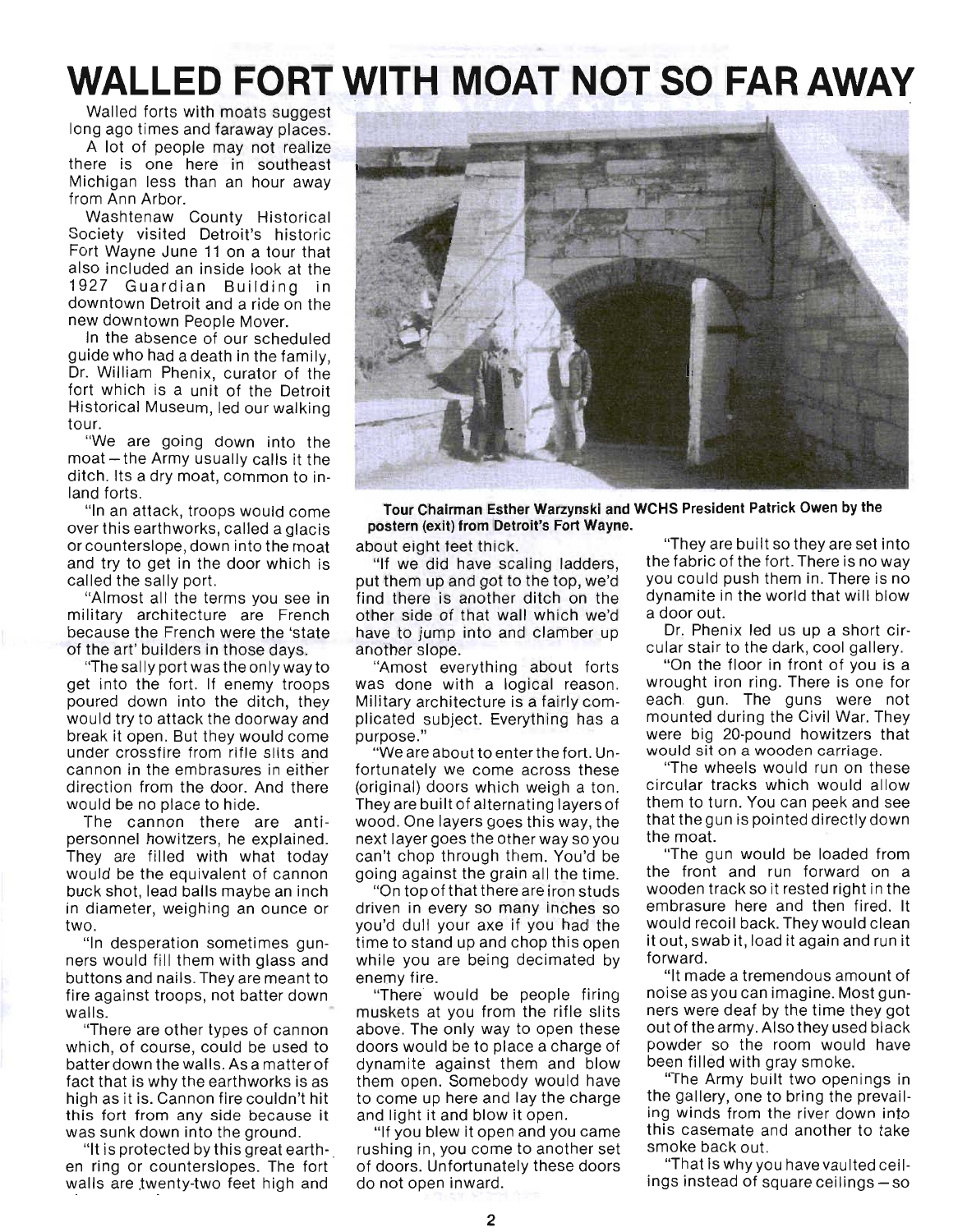

#### **OLD SOO·MAN FORT WAYNE BARRACKS**  "Finest example of military architecture west of the Alleghenies."

smoke won't linger anywhere. Most came in. of the brickwork in the gallery is The group continued through the

at the narrowest point on the Detroit out the counterslope and breast River. Construction began in the high limestone wall supported by 1840s. By the 1870s walled forts iron inside the fort. were becoming obsolete. He also pointed out the little white

and additions have been made to ings into casemates. adapt it to more modern uses. Many "When you get inhere you lose the soldiers have been through Fort concept that you are in a city. You Wayne but never a shot has been don't get any city noises in here. If fired in anger across the river). these Boy Scouts weren't here it

slabs quarried on Kelley's Island in wonderful place in the evening. Lake Erie and dragged here to build Luckily there is no one here but me what is called the breast-high wall. If and my wife. you walked around there you would "We have two cannons on see initials of men on sentry duty display - a six-pounder taken at through the years and the name of Vicksburg and a twelve-pounder

accommodate the long-barreled was also used in the Civil War. We guns of the time. There were four fire them twice a day. cannon galleries and eight rifle slits "When we open the fort in May we in the one casemate or chamber have a gigantic Civil War Day in over the entrance. which hundreds of people in Union

and ends in a room with no slit. give demonstrations and perform That's where they stored the powder battle tactics. Women set up cookand where they would have put the ing demonstrations. wounded in a battle." "Straight ahead, is the powder

Dr. Phenix noted, "They wanted to stone set into the earth. That's make it hard for everybody to get in where all the powder and explosives as you can see. This was the only for the fort were stored. way into the fort. There is a second "It's set into the earth so, if there tunnel leading from the river ditch." was an explosion , the charge would

have to climb up and down stair- purpose of that is so that if there is a ways into them. This is the only one blast or explosion or spark, it on the level." wouldn 't come out on the parade

All the food and produce was pur- ground. wheels wore off a corner as they would ever fly in there. They also had

orig inal, done in the 1860s with local tunnel onto the parade ground, brick." sometimes called the compound, (The fort was strategically located where the troops drilled. He pointed

(Over the years many changes structures that are the other open-

"Up on the ramparts are limestore would be absolutely silent. Its a

their regiment. Their regiment. Their regiment. The narrow rifle slits were made to Confederate gun for the latter which

"The gallery runs about 20 feet and Confederate uniforms camp,

Back down in the vaulted tunnel, magazine, a little building made of

"There are eight galleries in the go upward instead of outward. It has fort, two at each corner. The rest you a very thin wooden roof on it. The

chased in Detroit and brought in on "The men who worked there had wagons through the sally port. Dr. to take off their shoes and put bags Phenix pointed out where the wagon over their feet so that no sparks

to take off their swords. Obviously there were no lanterns in there. Some powder magazines have carpeting so troops would not stir up an unfortunate spark.

"The barracks is a wonderful example of military architecture. It is listed on the National Register of Historic Buildings as the finest example of military architecture west of the Allegheny Mountains.

"It is built of Lake Erie limestone quarried on Kelleys Island and drag· ged here on barges. It is built in what is called Georgian-Federal style.

"It housed 500 men, 100 men in each bay, normally the equivalent of an infantry regiment. There was a mess hall on the bottom floor of each bay with barracks in the two floors above.

"The building is really 3% stories. In the top half-story were little garrets, small rooms with fire places where the non-commissioned officers lived.

"We have changed it in the interior to depict the history of Michigan's miltary achievements, especially Detroit, from the coming of the French in 1701 through the Indian wars.

Two staff members dressed in Civil War uniforms were manning the cannons. Bill was wearing a fatique uniform of a sergeant of artillery.

The artillery men wore the same as everyone else except their colors traditionally were red, their stripes were red and, on their dress uniforms, piping around collars and cuffs were red, also stripes on officer's hats. Artillerymen had crossed cannons on their caps.

"Unfortunately, he has a cavalry sword  $-$  they had a distinct artillery sword  $-$  and he's wearing a non-com belt buckle. The uniforms are of heavy wool called kersey and uncomfortable in hot weather.

"We require the staff to dress as they did then. It's all cotton linen or wool, no synthethics."

Jamey was dressed as an infantryman. "As the war progressed, they didn't dress as snappily as they did when it started. They became much more practical. Jamey probably looks more like the Army of Tennessee whereas Bill might be from the Army of the Potomac. They were a little more spit-and-polish in the eastern theater.

"By the middle of the war, soldiers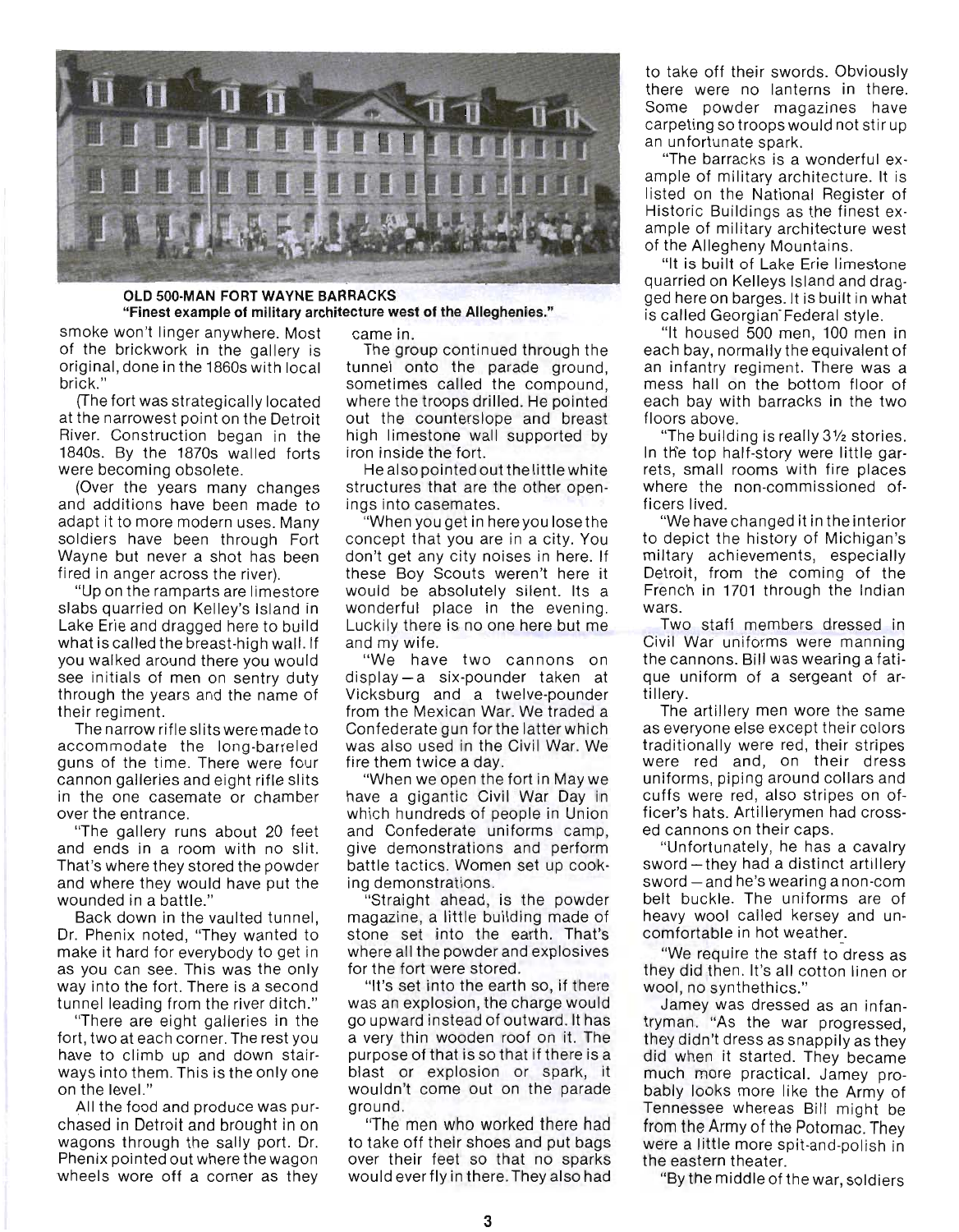had begun to discard their knapsacks and other things the Army impeded them with. They rolled their blankets and other belongings in what is called a gun blanket or a waterproof ground cloth.

"Jamey is dressed for action. He has a canteen, a cartridge box, a percussion cap box, a bayonet, a cup. He is wearing square-toed Jefferson type shoes. The Army had just begun in the nineteenth century, to make left and right shoes.

"Cannons are usually called after the weight of the solid balls they fire, as a six-pounder or twelve-pounder. They also fire hollow shot."

Before entering the barracks, the group witnessed the Boy Scouts flag raising ceremony with the singing of "The Star Spangled Banner."

One of the five former mess halls on the main floor of the barracks' has been restored as a mess hall. "The Army supplied the food, the regiment furnished its own cooks. The men ate in shifts."

"They ate well-the food was plentiful- but it wasn 't good. The Army contracted with people to furnish it. The contractors could make more money if they bought cheap food, so the meat was sometimes tainted."

Three other former mess halls are used to tell some of the military history of Detroit. In the one we first entered, two women staffers, Erica and Kristen, demonstrated preparation of wool and flax for spinning.

Originally all the floors were parquet brick. Floors in the vestibules and the mess hall still are.

A log in the room came from Chickamauga battlefield. It still has shot embedded in it. "We'd put it somewhere else but we can't get it up the stairs."

"It will show you the size of a cannon ball and what it does to a tree. . Cannon was the most deadly of fire in the Civil War. It decimated people terribly.

"Wounds were normally from the waist up in the Civil War because they had to load their muskets standing. They didn't have breech loading muskets until much later.

"They had to pour the powder down the barrel and ram it down.

"So all the wounds are in elbows, heads, chest, stomach. You didn't get leg injuries as much unless some fool-this was not uncommon - some soldiers tried to stop a cannon ball bouncing across a field.



**Restored 1880 commanding** 

nooton<br>They look they're not, and he leg.

"The last Union veteran died in 1956, the last Confederate maybe 1960. There were drummer boys, probably age 13 or 14 when they entered service. Michigan raised 33 regiments for the Civil War, several in Washtenaw, five regiments of cavalry and a couple of artillery, so Michigan's contribution was very big.

"I'm carding wool right now," one of the women said. "You have to card wool to remove all the tangles and knots. The more tangles and knots, the harder it is to spin. I've been carding this most of the morning so it is about ready."

She removed wool from the ard and started to spin. "Pinch out the wool as it spins. You can get nany different widths from heavy yarn to fine thread

"Once you are done spinning the yarn, it has a tendency to coil up, You can't knit very well if your yarn is coiling up soyou have to put it on the

"nitty-noddy" or weasel.<br>"You wrap the yarn around the weasel, leave it on for a couple of days, and when you take it off it will be nice and straight and easy to vork with."

work with."<br>"When you get flax from the field" its like straw or hay. You can't do much with it. The husk is still on it. You have to use the flax break to remove the husk. You do that by just pounding on it - bang, bang, bang. In longer you pound the more husk<br>ou remove.

you remove.<br>"Eventually you'll have enough husk removed so you can use the hatchel to comb through the flax and remove the rest of the husk and most of the tangles. Eventually you will get it down to a fine enough state where it's called 'tow'.

"Ever hear of tow-headed children? It refers to the light color of a tow of flax.

"Once you get it down into a fine state, take one or two strands and put it on a spinning wheel and spin it into thread which you can put on your loom and weave those nice linen tablecloths.

"When spinning with flax you want to use a little bit of water. Flax has a substance in it that, when mixed with water, binds the fibers together and makes a very strong material. It was also used formaking rope," she said. .

The next room told the story of Detroit and the French. "Most artifacts here are not original. There are very few artifacts left from the French period," Dr. Phenix said.

"The muskets and swords are original. the 1741 and 1763 muskets were used in the French and Indian War<br>War<br>There was a uniform of a French

marine like those worn at the time of marine like those worn at the time of<br>Cadillac's landing at Detroit in 1701 and a model of Detroit as it was supposed to have looked about 1710.

The model, done for the Pontchartrain Hotel, was not well researched, Dr. Phenix said. French buildings did not have flat roofs on them and Indians here did not live in western tepees. There is a much better model of British Detroit in the next room.

"Fort Pontchartrain was built very close to Jefferson Avenue where the Pontchartrain Hotel is, to about Mariner's Church. That was the old town of Detroit. The Detroit River came right up to about Jefferson Avenue. Hart Plaza and the RenCen are all built on landfill.

After 60 years of French rule in Detroit, the British took over until 1796 when it became American.

"Each of those cultures made their impact on the city, so it is one of the most impossible cities to get around in the world. It was laid out with French ribbon farms, the British used a grid pattern and then Judge Woodward had his grand scheme of turning it into a kind of Washington, D.C., of the midwest. You have that great circular road that starts on this end of the river and you drive all through Detroit and you end up three miles down the river. West and East Grand Boulevard go nowhere except into the river. But its an interesting town and it would help you get around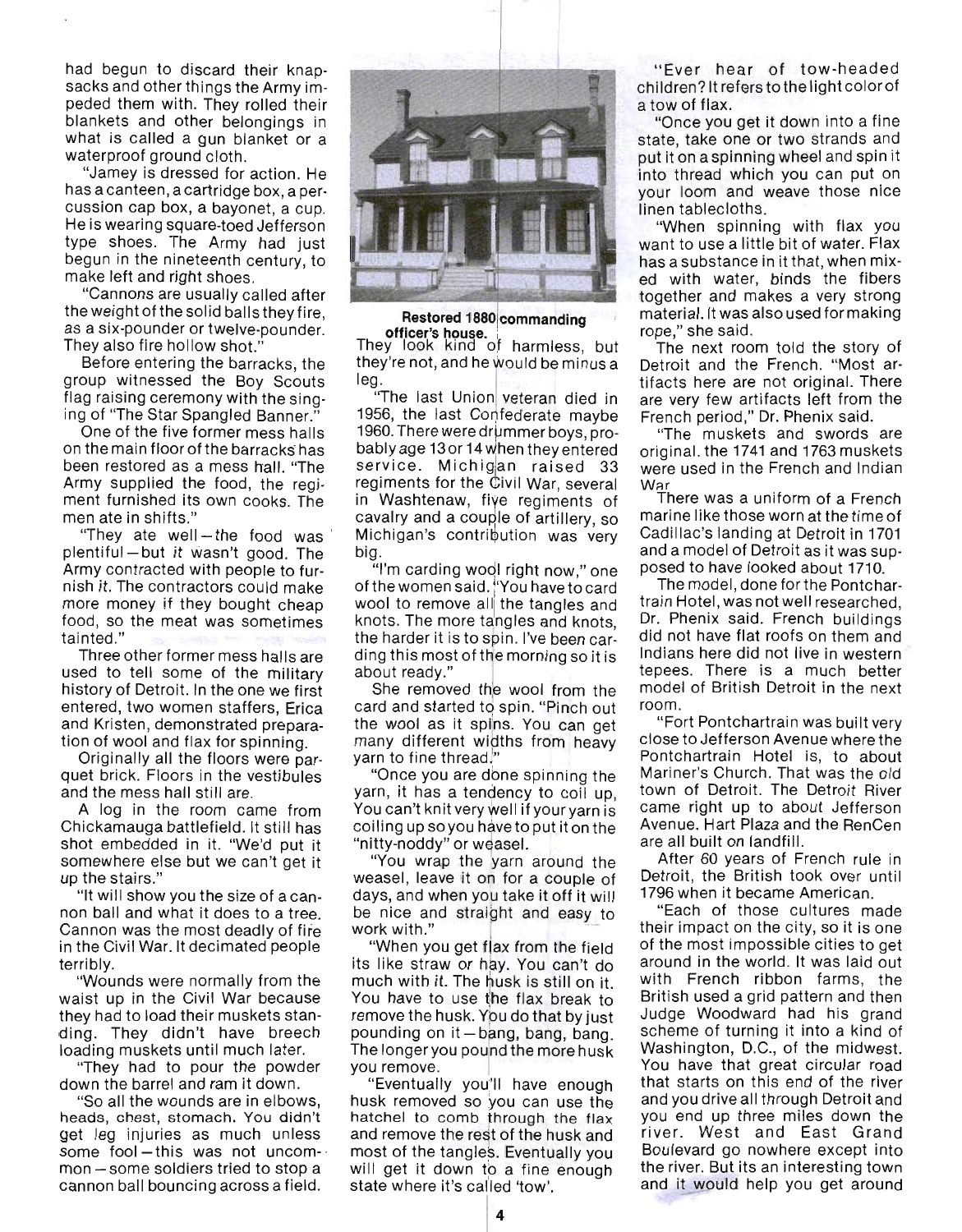Paris better than those people from Iowa.

"The British did not make much of an impact on Detroit. They were here for the American Revolution, of course. This became a great staging area for Indian raids against the western borders of the 13 colonies.

"It was a station for British troops and Tory loyalists and thousands of Indians.

The British room tells the story of the coming of the British in 1760, of Robert Rogers accepting the surrender of the French, of Pontiac's rebellion in 1763-64 and the American seizure of Detroit.

An original commission of a French lieutenant in the British militia is among the documents that record some of the events. There are reproduction British uniforms on display.

"Actually no British soldier would look like that, at least very often, out here. Their uniform eventually shredded and they began to wear leggings and moccasins."

A piece of the old British fort built in Detroit is on display. It was called Fort Lernoult after the Swiss officer that built it. It was built at about Fort Street and Shelby. The Comerica Bank is there today and the Penobscot Building a block down.

" When they excavated the Penobscot Building foundations in 1927, they found one of the corner bastions of the old fort so we have some of the dirty wood. It stood up on a hill, the town was down on the river.

They have a "museum quality" model of Fort Lernoult, with miniature troops marching down the road, all hand done.

The fort sat there until 1825 when it fell into disrepair. Americans had renamed it Fort Shelby. Another fort did not come to Detroit until Fort Wayne was built in the 1840s.

After Anthony Wayne defeated the Indians in the Battle of Fallen Timbers near Toledo and later marched on Detroit in 1796, the British left and went across the river. They established the small town of Sandwich which later became Windsor.

The next gallery was about the Americans coming to Detroit and the War of 1812 period, when the British came back and captured Detroit. Reproduction uniforms are on display. Very little clothing is left from 1812. The display included an original drum, drum sticks and

bullet pouch.

The military history display continues on the second floor of the barracks, but time ran short. The tour paused outdoors to see the blacksmith making tent stakes in a shop with mostly original equipment.

Tourgoers then headed out to the garrison area through a gate cut in 1939 by the Army when war was threatening. They wanted to get trucks in there. At one time there was a bridge going over the moat leading to the garrison area.

The garrison area is where officers and non-commissioned officers lived. There was housing for married officers and bachelor officers and a hospital.

#### FORT, CITY CONFUSED

The name "Fort Wayne" can be confused in this area. When tour chairman Esther Warzynski asked the bus driver if she was going to Fort Wayne, the driver said, "No. I'm going to Detroit."

She, like most people around here think of a city in Indiana, not a military installation in Detroit, Michigan, when you say "Fort Wayne."<br>Both city and fort were named for

General "Mad Anthony" Wayne a hero after he won the Battle of Fallen Timbers near Toledo in 1794 and effectively opened up the Northwest Territory to American white settlement.

There were over *1p OO* officers and men stationed here normally throughout the period of 1860-1900s. All the old infantry regiments of the U.S. Army were stationed at Fort Wayne at one time or another, before going off to China, the Philippines or wherever, Dr. Phenix said.

For lack of time, the tour walked by the Indian museum direct to the restored commanding officer's house in the middle of "officers' row", a row of houses facing the parade ground and river.

. "The houses were fairly nice, with 14 foot ceilings, fire places, maid's quarters. They were all wooden until the Army modernized and bricked them up back in 1933-39. They were once Victorian houses. The Army made them into center-entrance colonials.

Back in 1971 when the Detroit Historical Museum took possession of the fort, the commanding officer's house had been badly burned. The upstairs john had fallen down into the kitchen. It was badly vandalized. They decided to restore it to the way it was in 1880 when they were built.

They stripped all the bricks off,  $ex$ -

pecting to find siding but there wasn't any "so we literally started from scratch."

"We wanted to restore it to about 1885, actually, when it was inhabited by a man named Colonel Henry Klitz who was commander of the Tenth Infantry Regiment. He and his mother and sister lived here. He was a native Detroiter. He served in the Mexican War and Civil War.

"The houses only cost \$3,500 to build in the first place. It cost roughly \$275,000 to restore the house to the way- it looked on the outside. Then we had to go inside and do the interior which cost roughly another \$275,000.

"We have spent more than half a million dollars. It's probably one of the finest Victorian restorations in America. The Colonial Dames of America adopted it and raised money to acquire furniture, decorations and artifacts that would reflect the style of an Army colonel in the 1800s.

"They drew on our very extensive furniture collection in the Detroit Historical Museum. They went out and bought other things.

"The Army left a lot of plans for this house. We have a lot of photographs of it. So we were able to recreate it almost identical to the way it was.

"The Colonel left an inventory of his equipment so we know pretty much what he had when he lived here. He served until 1885 when he resigned from the Army because of age.

"He had been a very active man and he became despondent living in Detroit. They had moved downtown somewhere near Grand Circus Park. One day he announced that he was going out for a walk and he never came back.

He was reported to have been seen in Niagara Falls. He booked a room on the American side of the falls. The last anyone saw of him he was standing looking down at Horseshoe Falls. Apparently he committed suicide."

Dr. Phenix led us to the front vestibule. Gesturing at the open parade ground extending to the river, he said there was a giant warehouse there in 1978 with a lot of blacktop area.

"We tore all that out and restored the parade ground to what it once was in the heyday of the Army. That was where the troops drilled. There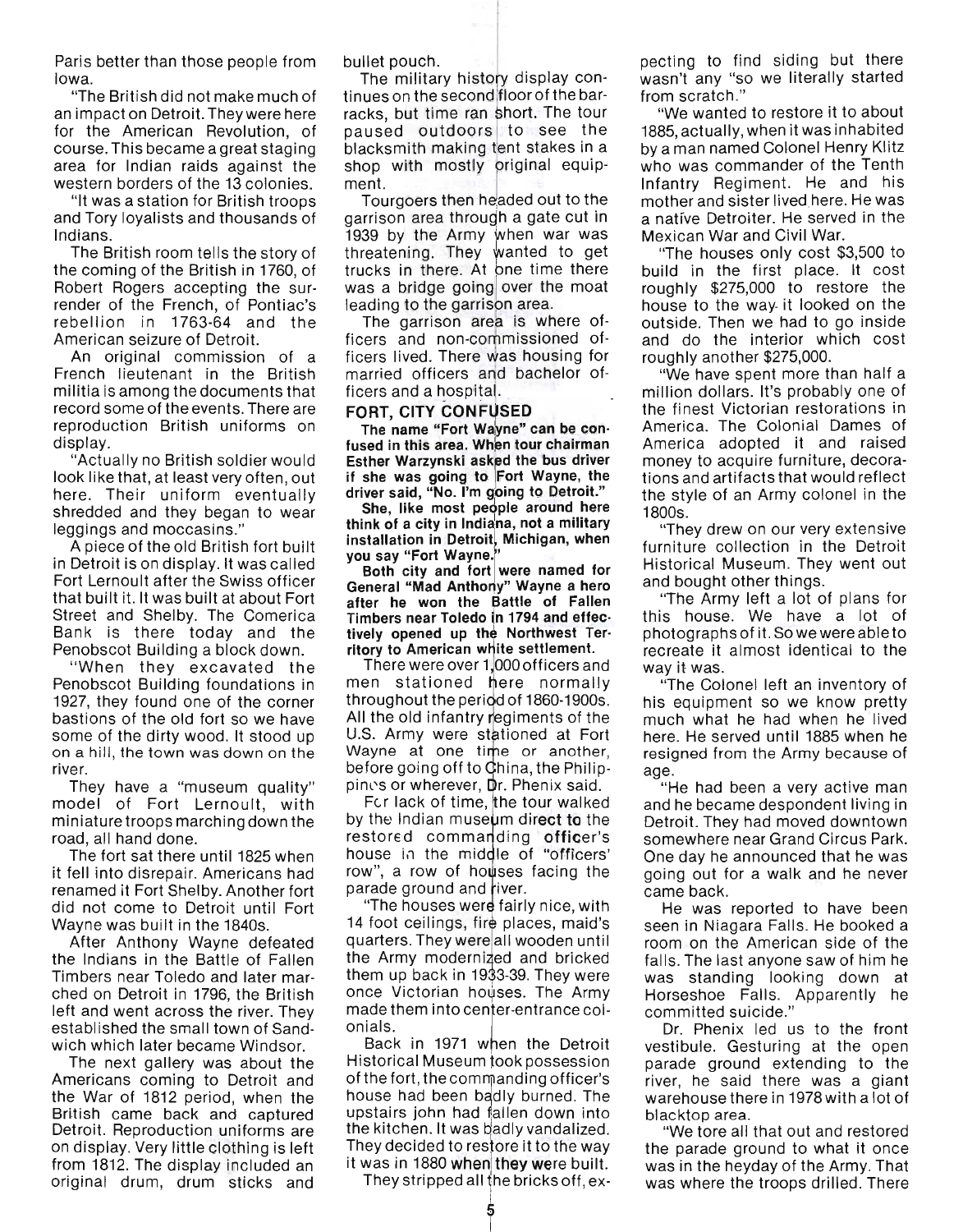and broadloom carpeting," he said. The group was then at leisure to front Ren-Cen (Renaissance Center)

tains. Some are Laura Ashley. We After lunch the tour headed Michigan. The latter article was by are still looking for some things. In downtown to the 1927 Guardian WCHS's new president Patrick some rooms there were chandeliers. Building, now Michigan Con- Owen and his wife, Sally Kelley-We haven't been able to find any gas solidated Gas Company head- Owen.

A sea captain and a ghost figure in basin and a roller towel, a water pail help of convict labor. They were a jol-

nual meeting. For the needs of a country school. They were serving time for, they

1824, the same year Ann Arbor was "By 1926 the first chicken dinners if the men (some of the men didn't

establish the town of Dixboro. In "Back in the 1800s there were saw the mailbox, she stopped and spoke

village. He also had a store and post "The average charge for a meal road paved.

James P. Clements and moved his "Dixboro also had a chair factory, perty since her husband had died.

out each morning in a two-wheel "Dixboro has grown. When we stayed for two years.

school yeard, a stove in the center of village with what we thought was a the room, kerosene lamps for even- lot of traffic. When electricity came ing entertainment, blackboards and ing entertainment, blackboards and in 1919 there was a big change too.<br>a little box of chalk, a granite wash in the paving was done with the

"A lot of things in the house are to electrify many. They did find one the new People Mover around reproductions, like the Axminster oil lamp chandelier. **The contract of the river-** downtown, Greektown and the river-

"We haven't finished all the rooms look in every room and feast their area. upstairs yet but you can go up and eyes on Victoriana - from marble The Guardian Building was look at the maid's quarters and top tables and dressers to hair featured in cover stories in the Maybathroom. We have restored it with wreaths and steropticons before June 1988 issues of both Michigan an old pull chain toilet. the staking the bus back to the visitors History and the Chronicle published

## **DIXBORO - VILLAGE WITH A SEA CAPTAIN AND A GHOST IN ITS PAST**

the story of Dixboro related by Carol and dipper, outside toilets, a broom Iy bunch who laughed and kidded Willits Freeman at the WCHS an- and dust pan were amply sufficient each other. If you asked them what

Dixboro: Lest We Forget, said that was built in 1858. In the early 1920s a which was probably true. Captain John Dix who had been a basement was dug out under the "One of the ladies here in Dixboro sea captain, was still in his twenties original building so a furnace could often watched them from her winwhen he came here from Littleton, be installed and a kitchen and dining dow, and concluded that certainly Massachusetts, near Boston in April room. The much more could be accomplished

founded. **After University of Michigan football** look much more than 18) worked 'Dix bought 469 acres of land, games were served. The last dinners harder. built his house and prepared to were served in 1962. "One day, when she went out to

1825 he returned to Massachusetts, mills, grist mill, inns, taverns, stage to one of the men. 'If you men worked ·married and brought his bride and stops and a post office in Dixboro. a little harder you could get this road some friends back to Dixboro. The charge for sending a letter then done a lot quicker.' That year he built a sawmill, and in was decided by its weight. The "The man laughed and replied, 1826, a grist mill just south of the average letter cost 25 cents. 'Lady, I've got 20 years to get this

office in part of his home. was fifty cents. It ususally consisted "Dixboro really got on the map "But in 1833, apparently because of fried pork, boiled potatoes, bread when Martha Mulholland was Dixboro hadn't grown as fast as Dix and butter and tea. It was often the murdered by her brother-in-law in hoped, he sold all his property to same menu for all three meals. 1845. He planned to get all her pro-

family to Texas where he became a a building where wooden washing "The fall after her death a judge. The machines were made, two creamer- carpenter traveling through Dixboro "The little red schoolhouse on the ies, two threshing machine rigs, ap- lost a wheel off his wagon and village green was built in 1888. We pie cider mill , a sawmill run by a sought a lodging place forthe night. are going to celebrate its one hun-<br>steam engine and a crate factory in When he saw that there was a house dredth anniversary August 27. conjuction with a sawmill. All these which had not been finished he ap-"Bricklayers from Ann Arborcame disappeared long ago. plied forthe job of finishing it and he

cart pulled by one horse. The new were married in 1932 my husband "He rented the house where Marschool, was finished in time for declared there were 75 good souls tha had lived and he saw the ghost school in the fall. It cost \$1,200. living in Dixboro. In 1951 forty on seven occasions. He swore to "That may seem unbelievable but houses were built in Dixboro this before a justice of the peace in remember the construction con- Heights just west. Recently Ann Arbor. sisted mainly in laying up the bricks, Tanglewood subdivision started, '''Printed accounts appeared in adding windows and roof, complete north of the intersection of newspapers throughout this area with bell and belfry and plastering Plymouth and Ford Roads. and even as far away as Council

the walls. "Paving Plymouth Road in 1924-25 Bluffs, Iowa. "No water, furnace, electricity, changed Dixboro from a small quiet, Copies of Of Dixboro: Lest We plumbing or carpeting was install- village with one main sandy road Forget are available from the author ed. A pump in the corner of the running through it to a busy little at 662-1854.

was a concert there every Sunday. chandeliers and we really don't want quarters, and finished with a ride on

"We had a tough time finding cur- center for lunch in the "mess hall." by the Historical Society of

Mrs. Freeman, author of Of "The original part of the church laughed and said 'bootlegging'

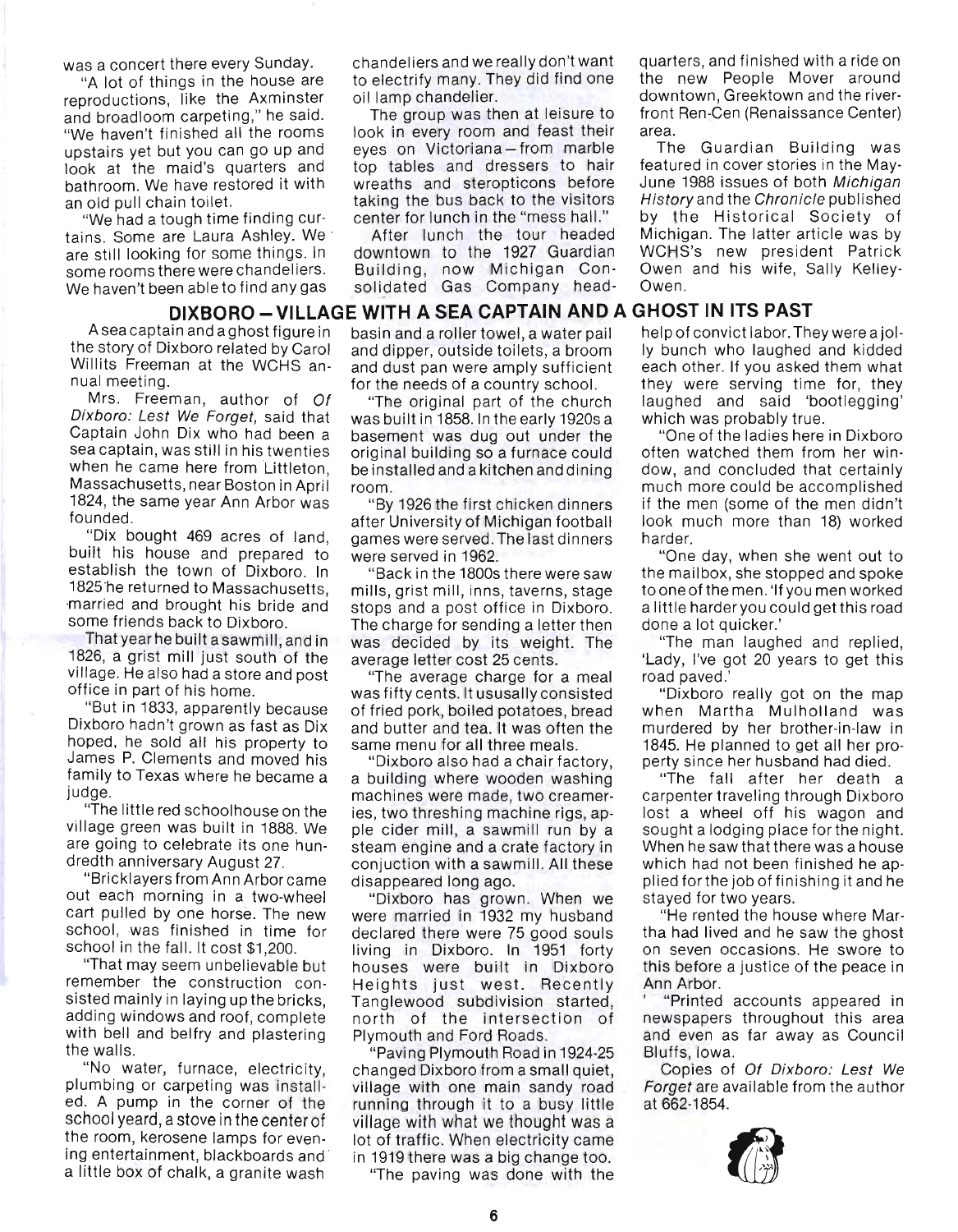## **KEMPF HOUSE NOW STATE, NATIONAL LANDMARK**

Kempf House Center for Local History has been designated a state and national landmark. A state historic marker and National Historic Places plaque were dedicated September 25 in ceremonies presided over by John Swainson, chairman of the Michigan Historical Commission.

Kempf House has received two Ann Arbor Area Foundation grants for lighting and a drawing of the garden to be hung in the house. Charles Cares , U-M professor emeritus of landscape architecture, has drawn a plan for facade and security lighting to be installed. The grant will also fund an antique ceiling fixture for the sitting room.

Scott Kunst, local expert on oldfashioned gardens, will draw the garden. The city recently extended 'the picket fence full length on the north and painted it.

#### **SALINE ELECTS ELMORE**

Deborah Elmore is new president of the Saline Historical Society. Wayne CLements is vice-president, Winifred Houle, corresponding secretary and Linnea Widmayer, treasurer. Dorie Bable and Eric Grossman are on the board and Alberta Rogers is immediate pastpresident. A recording secretary remains to be named.

## **OLD HOUSE CLINICS SET**

The final two old house clinics on insulation and holiday decorations will be held 2 p.m. Sundays October 9 and November 13, respectively, at Leslie Science Center, 1831 Traver Road.

They are sponsored by the Ann Arbor Preservation Alliance. Presenters are Farmer's Insulation, Inc., and Nancy's, The Enchanted Florist. Attendance limited, fee \$3. Information: 665-2112.

## **MHS RE·ELECTS PARR**

Howard Parr has been re-elected president of Manchester Historical Society, with Jan Shurtliff, first vicepresident, Edna Knauss and T.V. Ludwig sharing second vicepresidency, Betty Cummings, secretary and Loring Ebersole, treasurer.

John Swainson is immediate past-president. Gail Kellum Curtis and Tom Walton are trustees. The second-vice-presidents are in charge of museum and acquisitions.

#### **JACK MILLER HEADS YHS**

Jack Miller is the new president of Ypsilanti Historical Society and Sharon Patterson, vice-president. Secretary and treasurer are appointed. Mrs. Billy Zolkosky and William Ealy will continue in those posts, respectively.

YHS has lost two stalwart members in recent months - LaVerne Howard, immediate past president, and David Gauntlett. Each served three years as president.

#### **DULCIMER WASHTUB BASS MAKE 'JOYOUS NOISE' AT AN NUAL MEETING**

"Joyous Noise," a goup featuring a hammer dulcimer from the Paint Creek Folklore Society of Rochester, Michigan, entertained at the WCHS annual meeting with folk and traditional music and a singalong.

"The hammer dulcimer is a very ancient instrument," Dotty Decker, the leader, said. "It is related to what is called a psaltery in the Bible. It is also related to the harpsichord, the predecessor of the piano. The harpsichord was plucked, the piano strikes the strings.

"We use a hammer with leather on one side for a softer sound and wood on the other side."

"This is not the same as a southern Appalachian instrument called a dulcimer. That is a mountain or lap dulcimer. They are much more recent. Every country in the world has some kind of dulcimer-like instrument."

Other instruments included washtub bass, mandolin, autoharp, guitar, and two fiddles. The zither preceded the autoharp, it was noted.



#### **HOW TO JOIN WCHS**

exercise<br>
Send name, and the send phone<br>
Send name, address and phone number with check or money order payable to Washtenaw County Historical Society to Pauline Walters, 2200 Fuller Road, B-1202, Ann Arbor, MI 48105. Information: 663-2379 evenings/weekends.

Annual dues are \$10 for individuals, \$18 a couple. Senior individual (60) dues are \$8 or senior couple, \$14. Sustaining dues are \$50, commercial \$25, and student \$5. Only one of a couple need be 60 to qualify as seniors.

## **PATRICK OWEN HEADS WCHS SLATE IN 1988·89**

Patrick Owen, a local restoration artisan or housewright who served an apprenticeship with the National Trust for Historic Preservation, was elected president of WCHS for 1988-89.

Esther Warzynski was re-elected vice-president and Robert Edwin Miller, treasurer. Alan Jones is recording secretary, Lucy Kooperman corresponding secretary and Carol Freeman, assistant cooresponding secretary.

Directors serving to June 1991 will be Elizabeth Dusseau, Lucille Fisher, Sally Kelley-Owen and Alice Ziegler. Louisa Pieper will fill a vacancy to June 1989. Susan Wineberg and Sabra Briere will fill vacancies to June 1990.

Completing the board roster are Arthur H. French, Nancy Schuon and William Wallach to June 1989, Karen O'Neal and Marilou Warner to June 1990, and directors-at-Iarge (to June 1989), Rosemarion Blake, Yvonne Blotner, Mary Jo Gord, Mary Jo Wholihan and Lawrence Ziegler.

Owen, worked in New York on restorations of Gracie Mansion, the New York City mayor's residence, and Lyndhurst estate and has done projects at the Soo and Ludington as well as locally.

He and his wife, Sally, a real estate broker, have collaborated on photographic articles for Michigan History and the Chronic/e.

Jones, the new recording secretary, is an editor with Prakken Publications and active on the Ann Arbor Historic District Commission. Other new faces are Briere, Kempf House Board secretary, and Wineberg, an independent researcher of Ann Arbor history in her spare time.

#### **MISS WILD GAVE \$1,000**

Miss Helen H. Wild, a longtime member of WCHS who died last February 8, left the Society \$1 ,000 in her will. A lifelong Ann Arbor resident, she was a librarian in the UM School of Public health for 40 years.

#### **FALL FESTIVAL SET**

The Cobblestone Farm Association Fall Festival was postponed from September 25 to October 29, 1-5 p.m. at the farm, 2781 Packard Road to be held in conjunction with a Halloween in the Park program 2-5 p.m. that day.